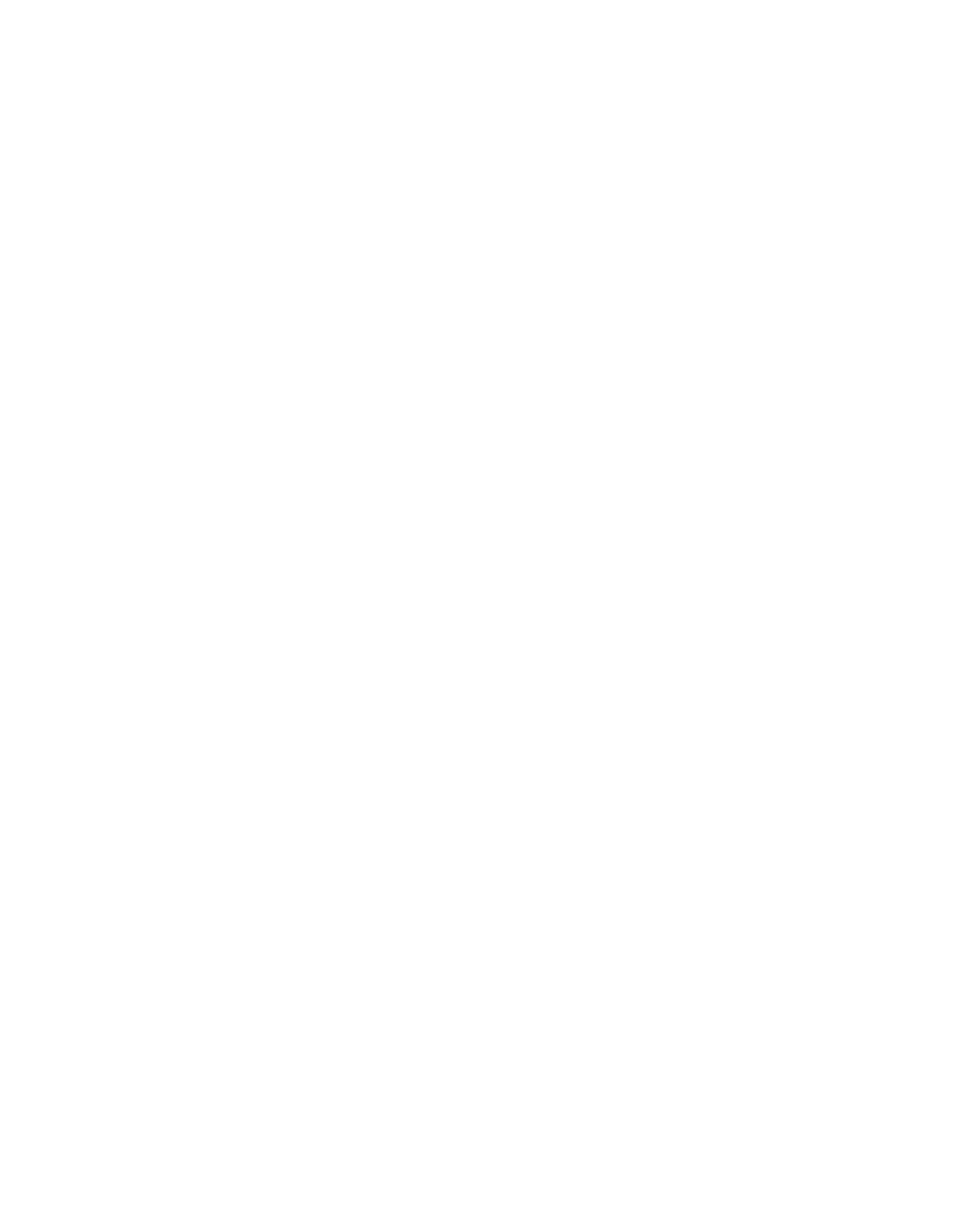### **Ellen Ruth Harrison**

## **MUSIC IS**

#### **for SATB chorus**

#### **Text by Joshua McGuire**

*Music Is* was commissioned by Kate Tombaugh in 2017 for the inaugural year of the Poco a Poco Summer Music Fest in Streator, Illinois. Kate's indomitable spirit and enthusiasm were an inspiration for this work, as was the wonderful text that she commissioned from Joshua McGuire. It has so many layers and interconnections, and yet it is so direct and powerful. Musical ideas flowed forth from me in response. The rhythm of the text, its beautiful imagery, and the ideas it presents were very inspiring.

The words 'music is' appear three times in the poem: at the beginning, slightly after the middle and at the end, here reversed to be 'is music'. The musical setting of these words appears frequently throughout the piece, either as principal or secondary material. Its distinctive irregular meter makes it easy to recognize, unifies the work and creates musical continuity. Most importantly, however, it creates a feeling of joy that music is a part of the world and a part of our lives.

> Duration: circa 3 minutes ellenruthharrison.com ellen.harrison@uc.edu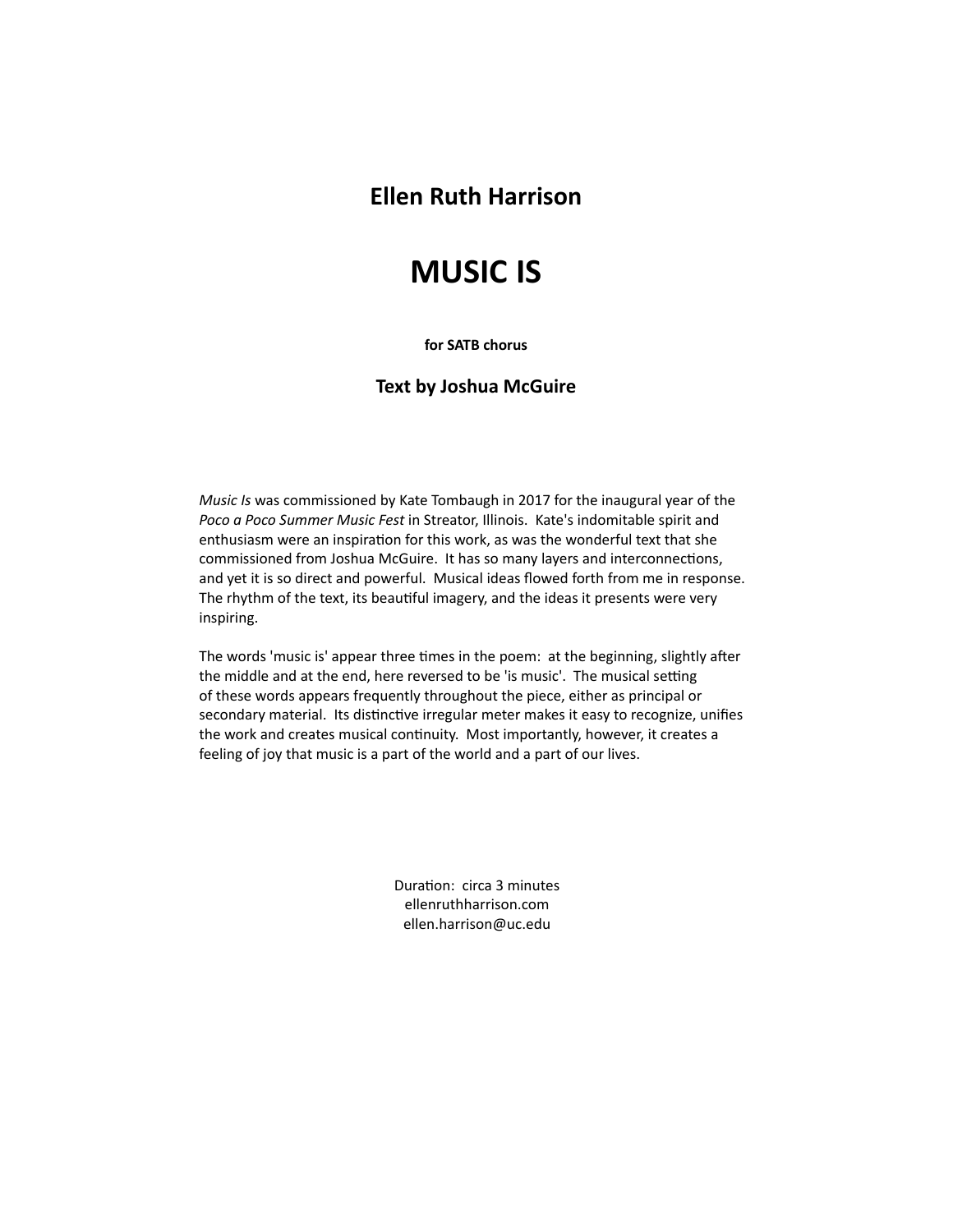#### **MUSIC** IS

Music is all we love

and cannot grasp: fire tongue river gloss summit pitch sunset tone -

music alone speaks the silent word inside the world.

And when we find ourselves

alone music is the friendship we have known:

singing silence  $$ stinging joy the years that pass inside a day $-$ 

all we want to say and all we can't

is music.

-- Joshua McGuire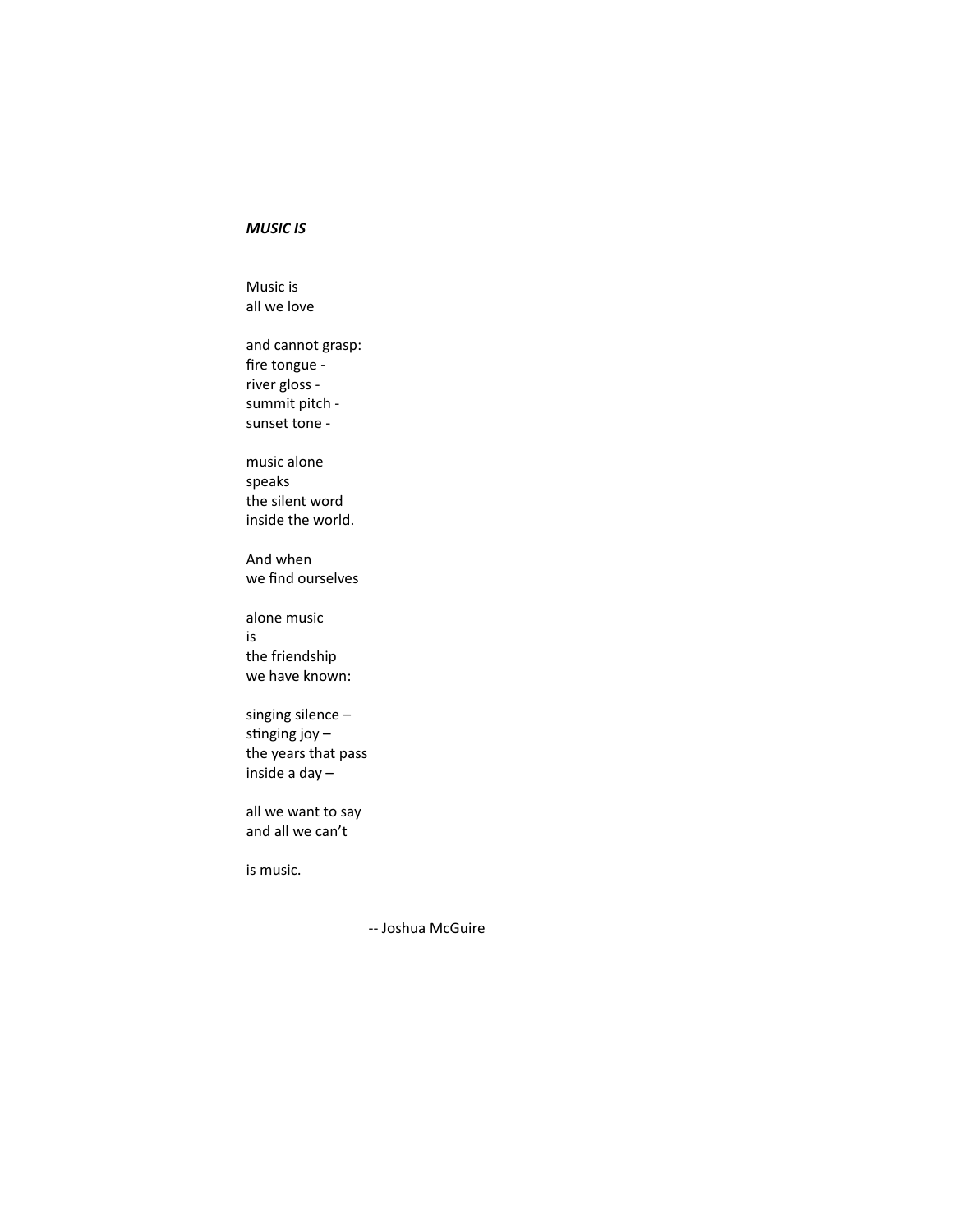*for Kate Tombaugh and the poco a poco Summer Fest Choir*



© 2017 Ellen Ruth Harrison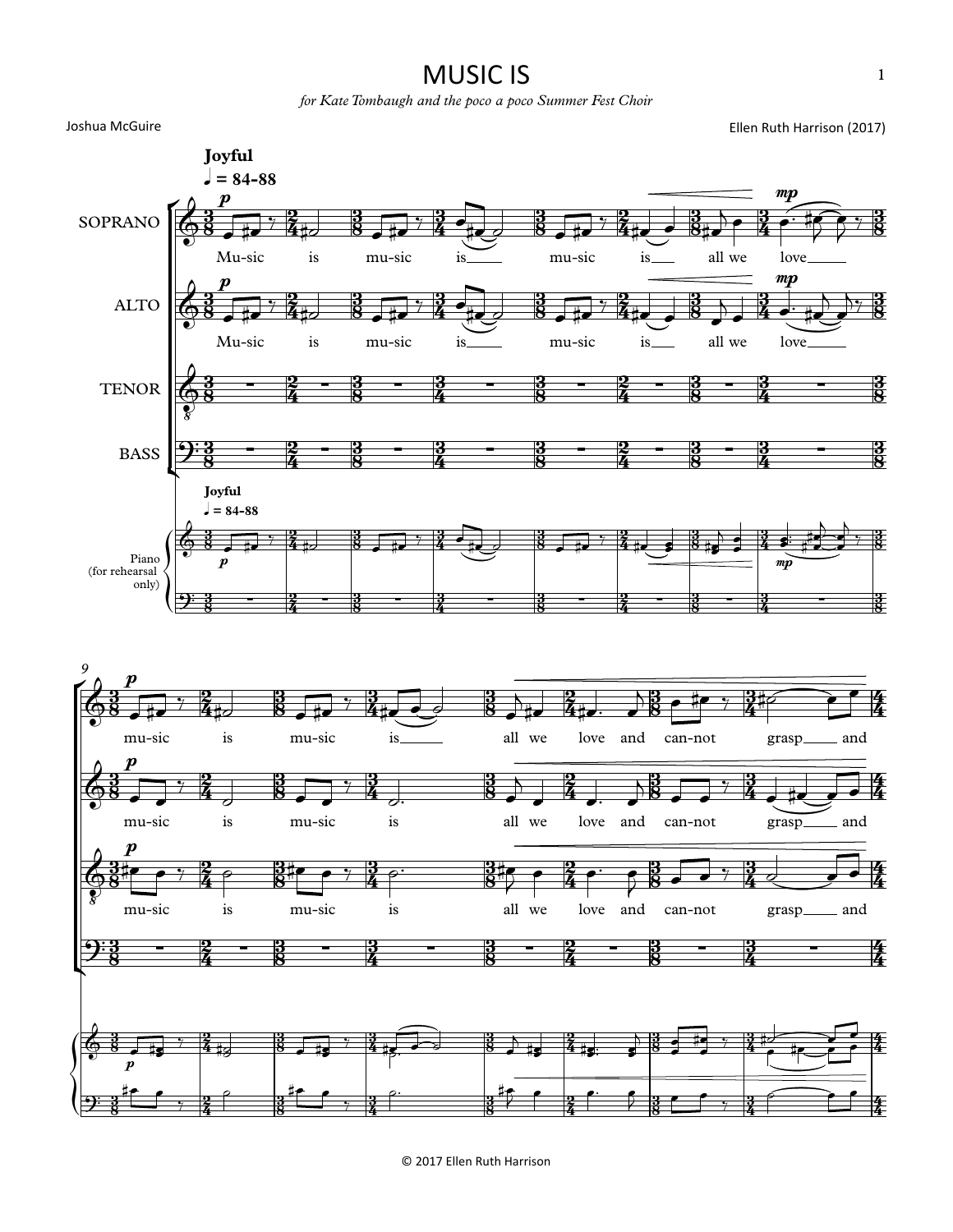

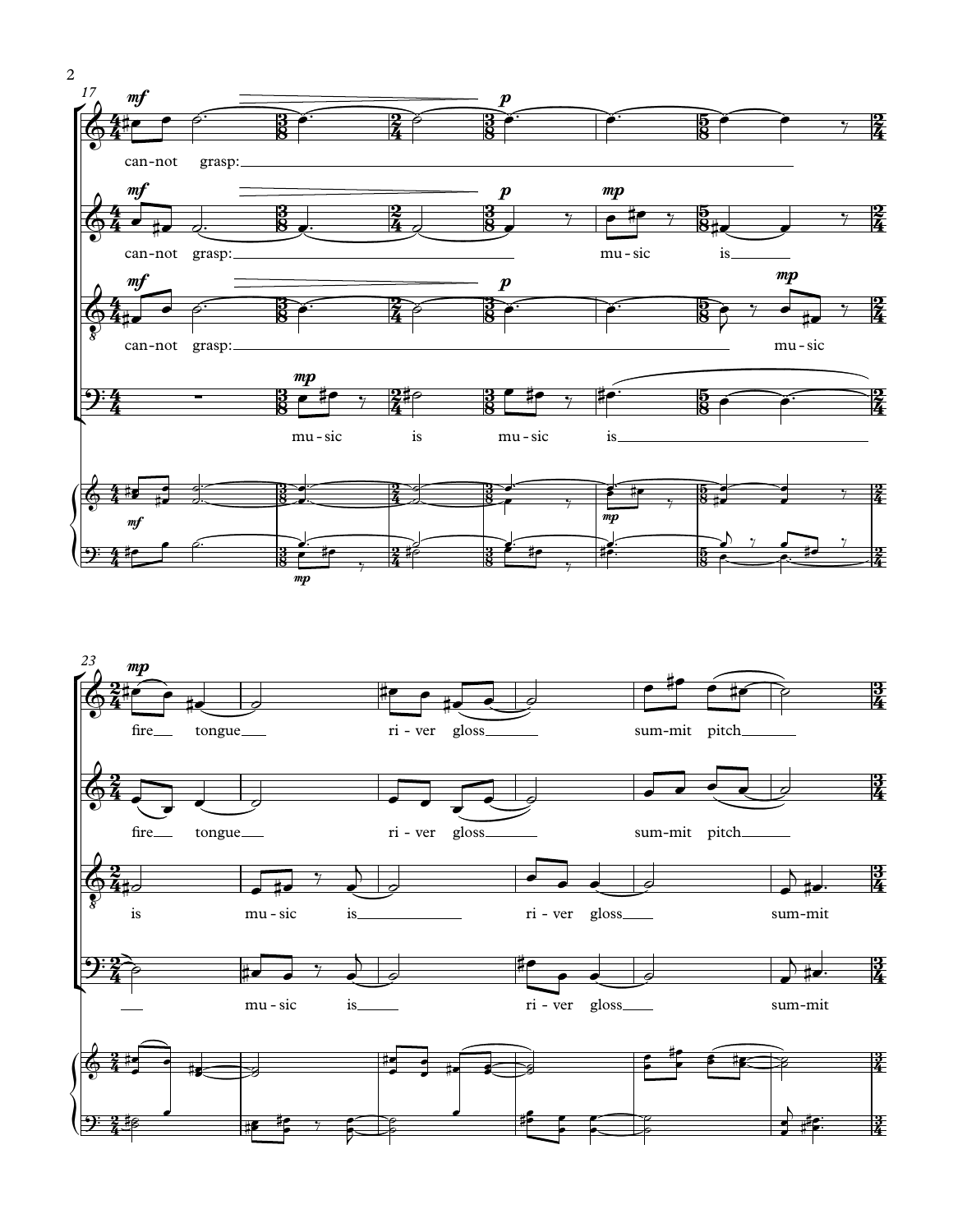

4

 $\frac{2}{4}$ 

 $\nabla$ 

4

 $\frac{2}{4}$ 

<sup>3</sup>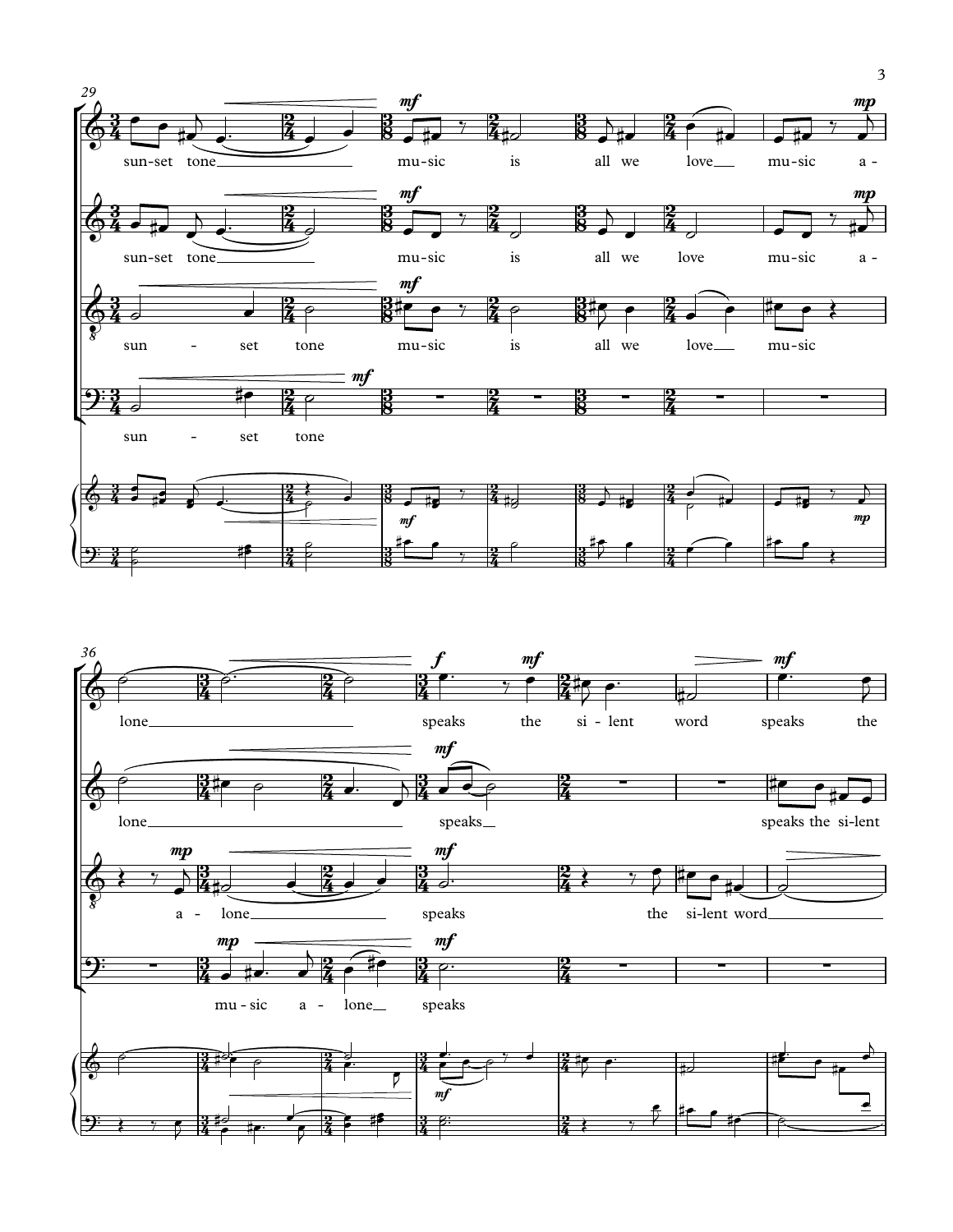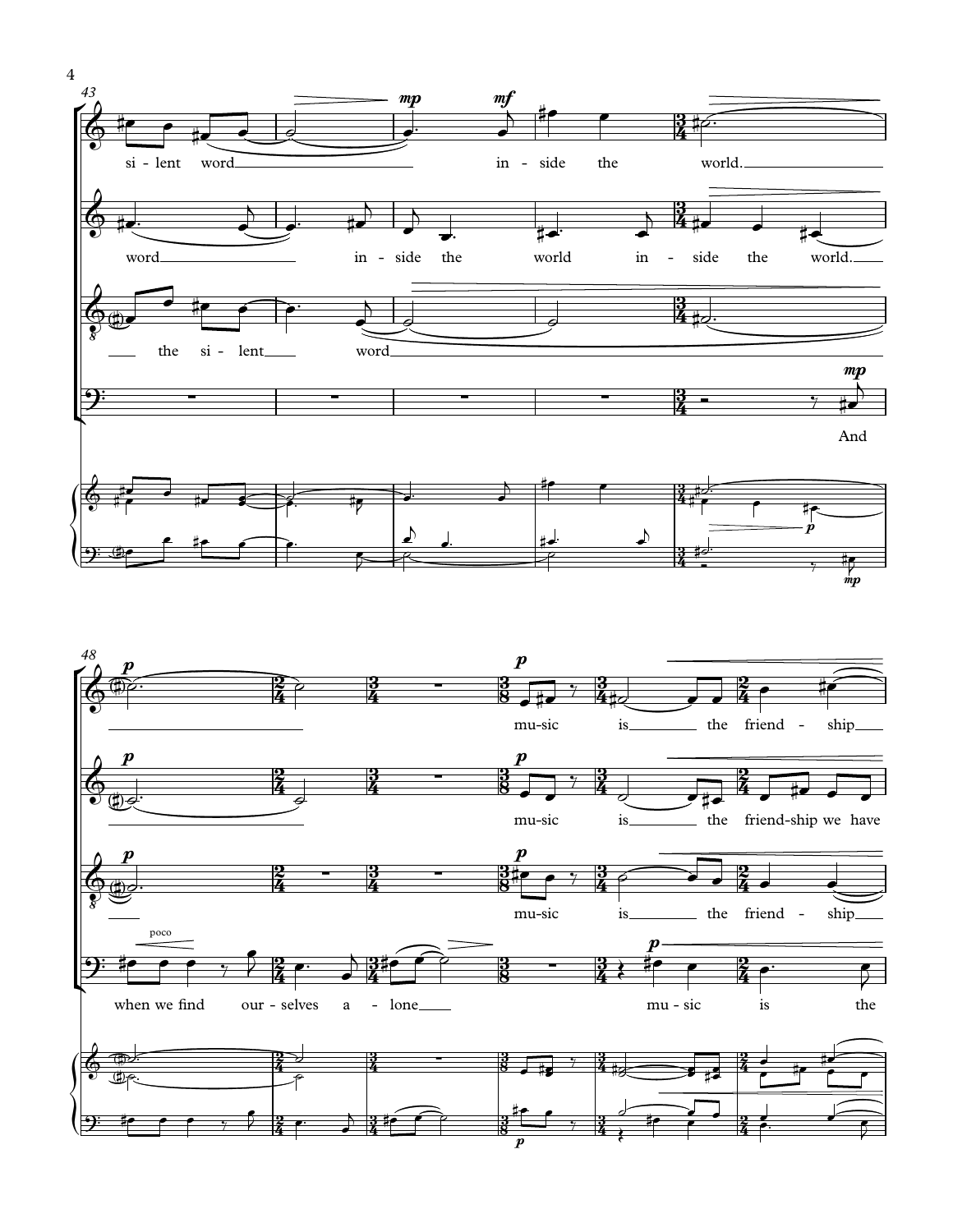

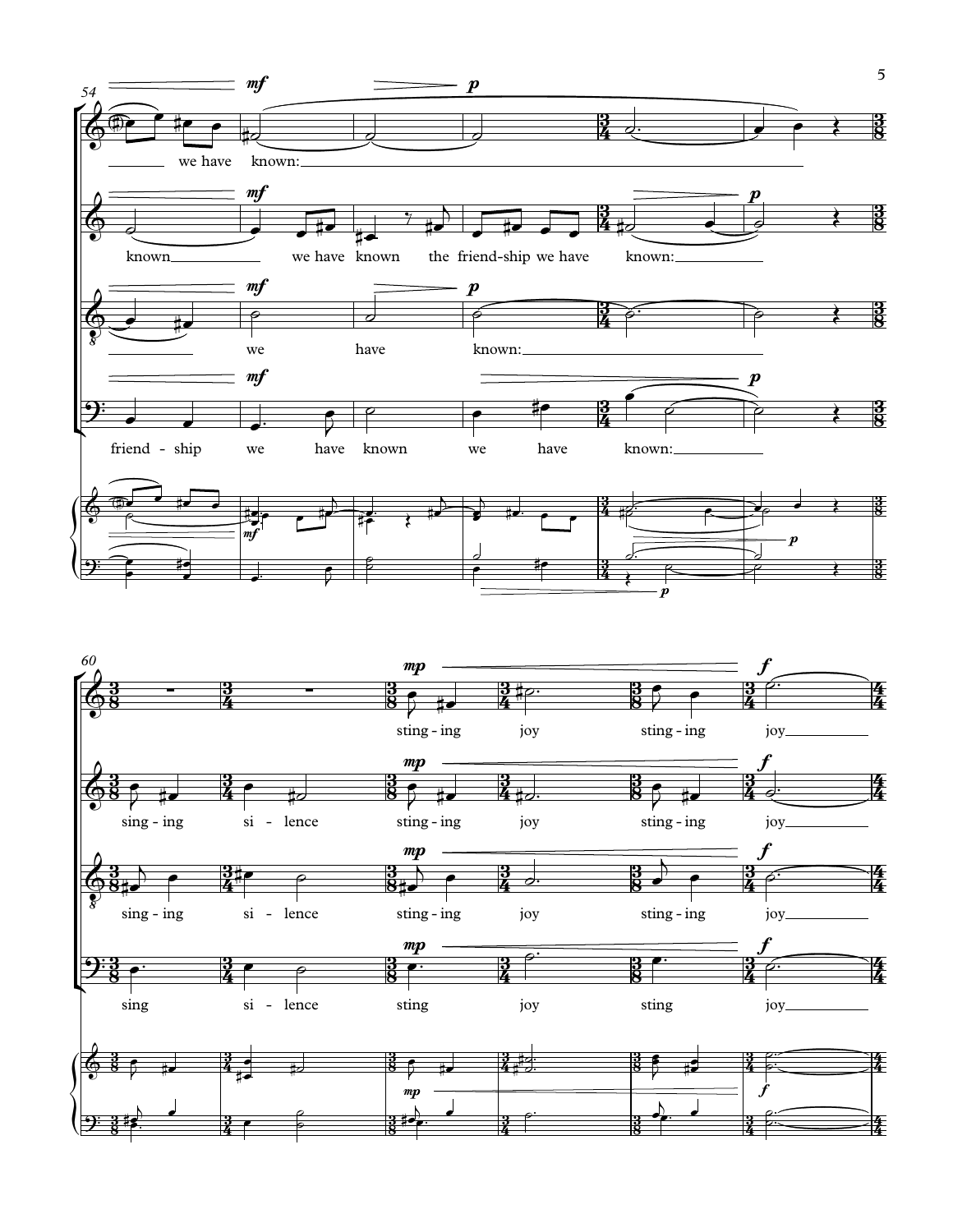

6